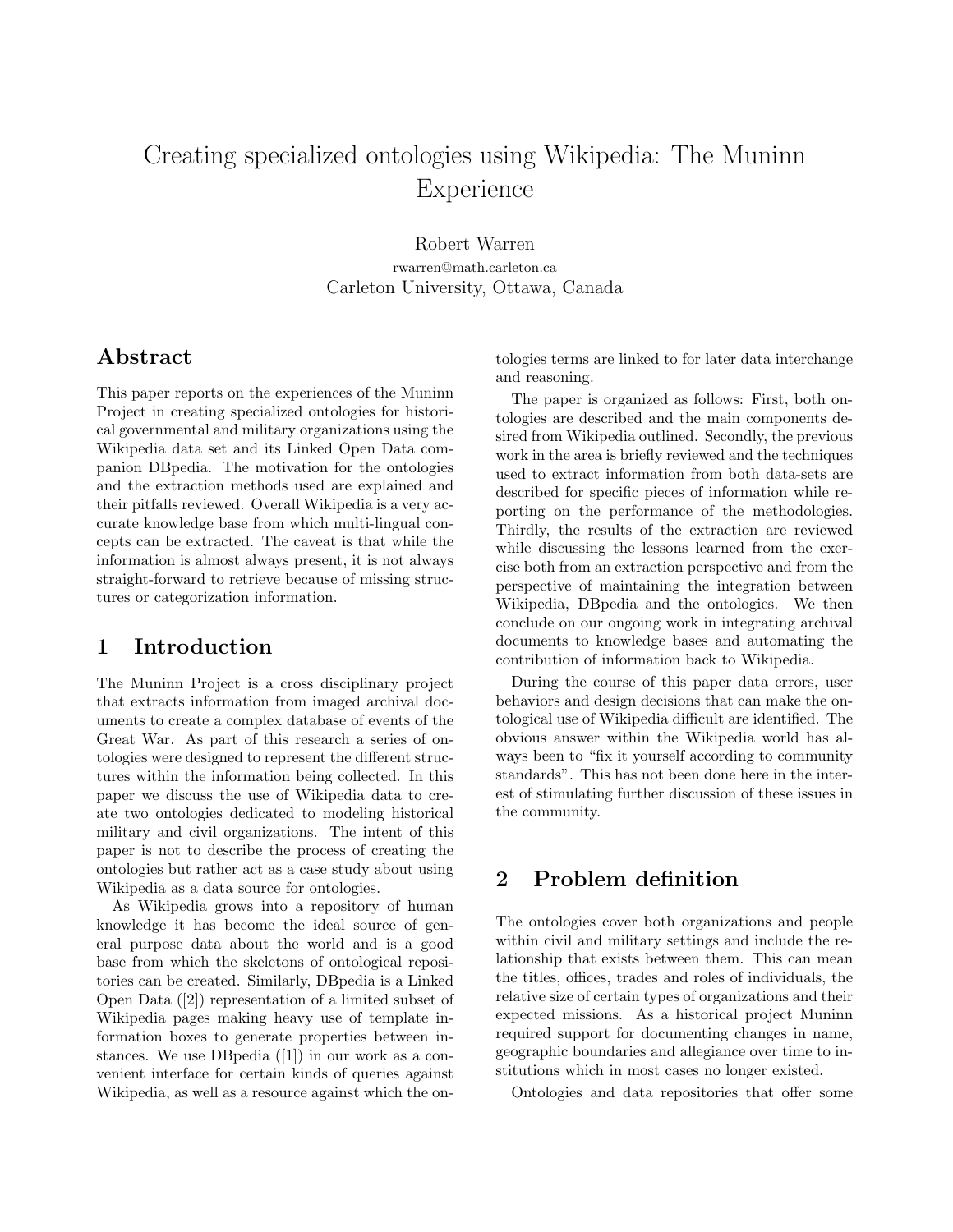coverage of these domains already exist. GeoNames<sup>1</sup> is a well known repository of geographic and place name information, the UN Food and Agriculture Organization ontology and dataset <sup>2</sup> provides data on many countries since 1985 while the Open eGovernment ontologies<sup>3</sup> were targeted to model the current United States government.

At issue with these ontologies is that they are meant to represent current truths instead of historical facts. What makes the creation of the Muninn ontologies difficult when compared with previous approaches is its dependence on temporal information. An ongoing issue with the use of Wikipedia for the specific case of historical ontologies is that in the encyclopedic perspective this is all mostly outdated information. This seems paradoxical at first, especially since Wikipedia keeps all revisions of its pages available online. However the revision history of a page does not map to the changes in human thought over human history; it only reflects the short term diversity of opinion over 11 years.

Furthermore there is (a well meaning) bias in an encyclopedic work to update the readers knowledge of a subject and this does not always map well into determining what was the historical fact. Since the Great War, a number of institutions and countries have had significant changes in their administration, borders and forms of government. France has changed through 3 republics, Canada has changed from a Dominion to an independent state while absorbing Newfoundland and extending its borders north and westward.

There exists the parallel problem that what is true from a "common knowledge" or "crowd" perspective may not actually be true but needs to be disambiguated. For example, it is now common for people to reference both Canadian and Newfoundland soldiers in the Great War as Canadians, through at the time the Newfoundland regiment would be completely independent from Canadian command. Similarly, a monument may be labeled as dedicated to soldiers, while also including the female non-combatant medical staff. Ambiguity between other items such as rank, trade and appointment similarly exist and the difference between the driver of a car, a professional vehicle driver, the rank of driver and a driver of an artillery train need to be resolvable within the ontology.

Finally, beyond representing the temporal events, Muninn ontologies have to deal with classes, properties and instances that change over time. Group memberships, locations and nomenclature changes over time and the ontologies must be able to deal with these situations.

The Muninn ontologies are meant to support Natural Language Processing in the manner of Helmann et al. [3] that reads the plain texts extracted from archival documents. The ontologies are also meant to provide a schema with which information from other sources will be marked-up and referenced.

These sources have provided a skeleton of classes, instances and properties to be included within the ontology. These initial values provide the seeds against which Wikipedia data is to be queried and extracted from. While many involved methodologies for ontology construction exist, only simple queries against Wikipedia pages, templates and category taxonomies were performed to import additional data. This was done to concentrate on the classes and instances of the ontologies while "softer" properties such as chains of command and seniority grades could be created at a later time using statistical methodologies.

#### 3 Previous Work

The creation of ontologies is an activity that has drawn considerable interest in both the philosophy fields and in the area of data interchange. From a philosophical perspective this is seen primarily as a type of classification problem while the data oriented community seems ontological development as a tool for data interchange.

Some of this dichotomy can be seen in contrasting some of the previous work in the field. Smith and Jackson ([7]) created the OntoRanch tool, a collaborative framework that guided a team through the creation on an ontology. The team should be guided by a philosophical researcher aided by a number of experts who curate the work of stake-holders in a specific data management need in an organization. The objective is to create authoritative ontologies that sets the standards with which the data will be reported within the organization.

A second style of research has been the work of Torniai et al. ([9]) who seeked to leverage the use of folksnomies and user note tags to enrich formal ontologies. While the addition of the terms to the ontologies is meant to require approval from a domain expert, the objective of the ontology here is to make the items that it catalogs as accessible as possible with multiple vocabularies.

The use of large corpuses of text as a data source for ontologies within restricted domains was attempted by Ruiz et al. ([6]). They made use of statistical

 $1$ http://www.geonames.org/

 $^{2}$ http://www.fao.org/countryprofiles/geoinfo.asp

 $3$ http://oegov.org/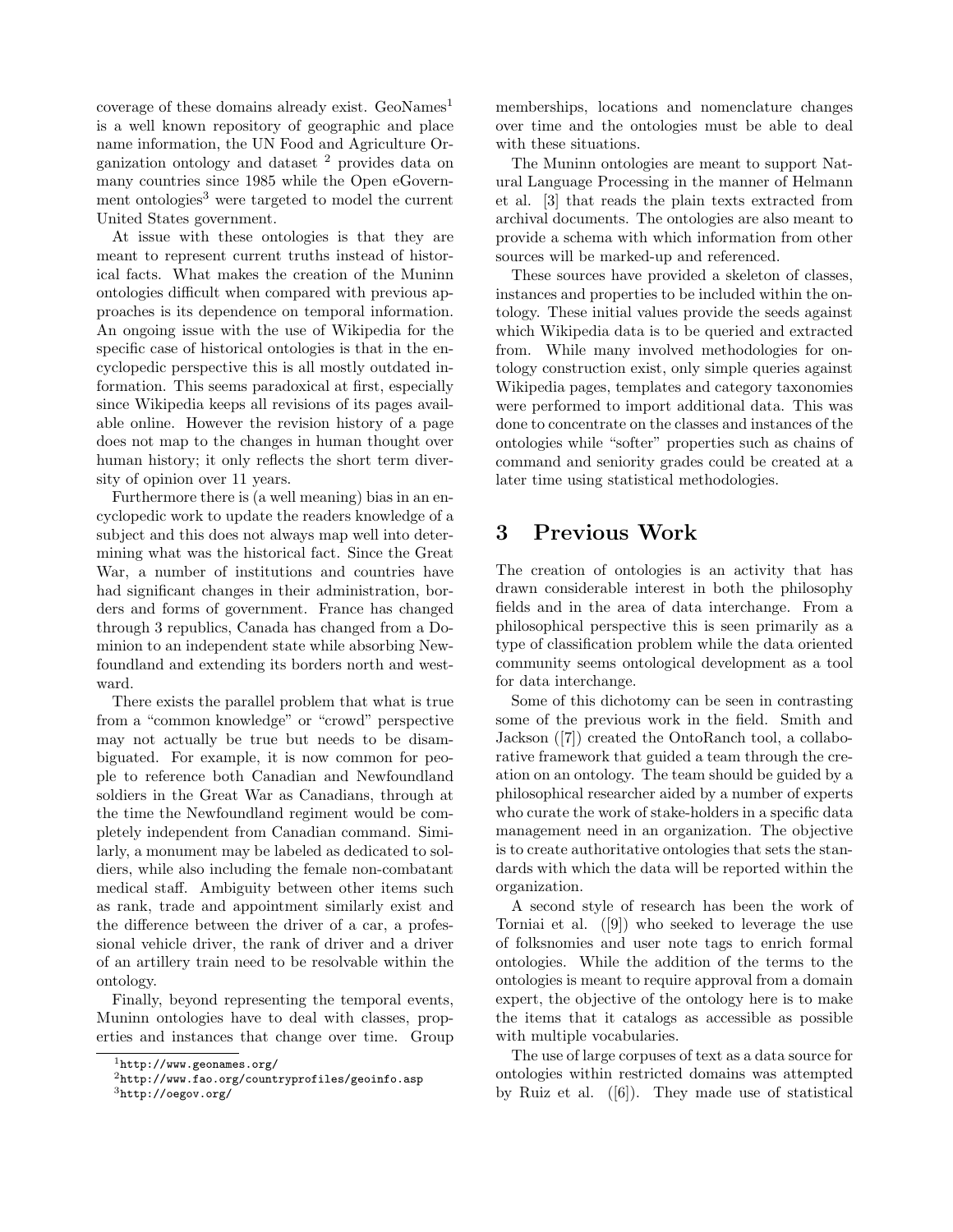Natural Language Techniques to extract a starting set of properties between previously defined classes and instances which were tend reviewed for inclusion within the ontology.

Lastly, Ponzetto and Strube ([5]) published on the wholesale use of both article text and category data to create large scale general purpose ontologies. While their results were generally positive, they remarked that errors were present on instance data that would need manual review or external validation.

#### 4 Experimental design

The construction of the ontologies was driven for a pressing need for recording Great War data and enabling the data interchange between different repositories and data consumers. The ontologies were designed primarily by a single designer with support from translators and cognitive scientists and input from the community.

The bootstrap of the ontology was done using the schema and data organization of publicly available datasets to identify a core skeleton of classes and instances for the ontology. Because of the complexity of the data sources and of the events involved, the construction of the ontologies is an ongoing iterative process where its completeness is judged by its ability to handle news facts from external data sources as they become available.

From the basic skeletons there several abstracts problems that we wished to solve: 1) Give a class, what are all of its known instances? 2) Given a few instances, what are other similar instances? and 3) given sets of classes or instances, what are the potential properties that relate them one to another? Lastly, the ontology is meant to support work related to the Great War, which entails that it be multilingual, multi-cultural and transcends multiple historical periods.

Most ontological design closely resembles the creation of a super-schema in that the design is primarily about classes or a taxonomy of classes into which an external database will use to classify its own instances (for a full description of these issues, see Sowa [8]). In this case, the complexity of the data over time requires a mixed model where certain classes and instances are one in the same. The typical example is that of a father, which can be both property, role instances and class of people at the same time.

The specific objects that were pursued were instances of countries (in their historical instance), conflicts, military ranks and roles (occupations) as well as the relationships that bind them. Generally, locating information within Wikipedia was strait-forward and within limits the disambiguation of terms was accurate. Most problems occurred in the extraction of the information from the mark-up and in the inferencing of relationships from the mark-up and templates. Especially in the contexts of Eras, rank and MilitaryRank properties from Templates, the users tend to abuse the labels for visual elegance instead of semantic correctness.

Lastly, Wikipedia (and DBpedia) has a bias towards the English language which at times can cause confusion with respect to the translation of the thing versus the translation of the name of the thing. This can occasionally can cause confusion and is an issue that needs to be monitored.

### 5 Results

The overall experience extracting information from Wikipedia was a positive one, as a matter of coverage the majority of the information on the specific instances was available but getting the properties and/or relationships between the instances proved to be a challenge. This section reports on the extraction methods used for some types of information and some of the issues that were raised during the creation of the ontology.

#### 5.1 Countries, modern and history

Since the Muninn ontologies were designed to deal with historical events, the referencing of current Nation names and objects was not always possible or accurate. Similarly the mapping between the name given to a physical region in a specific historical era and the political entity that has effective control over the territory is more than merely complex.

Some databases, such as GeoNames, have attempted to skirt this issue by making use of the ambiguous class "Populated Place" to reference any feature. DBpedia makes use of both classes "Populated Place" and "Country" to reference nations. However the political systems that control the country change over time even through the "Populated Place" component does not. Furthermore, the autonomy and political importance of each country changes over time even through its cultural and demographic roots remains the same.

An element that was added to the Muninn ontology was the use of precedent and successor properties to track the lineage of Country instances. These are directly taken from the Country templates of Wikipedia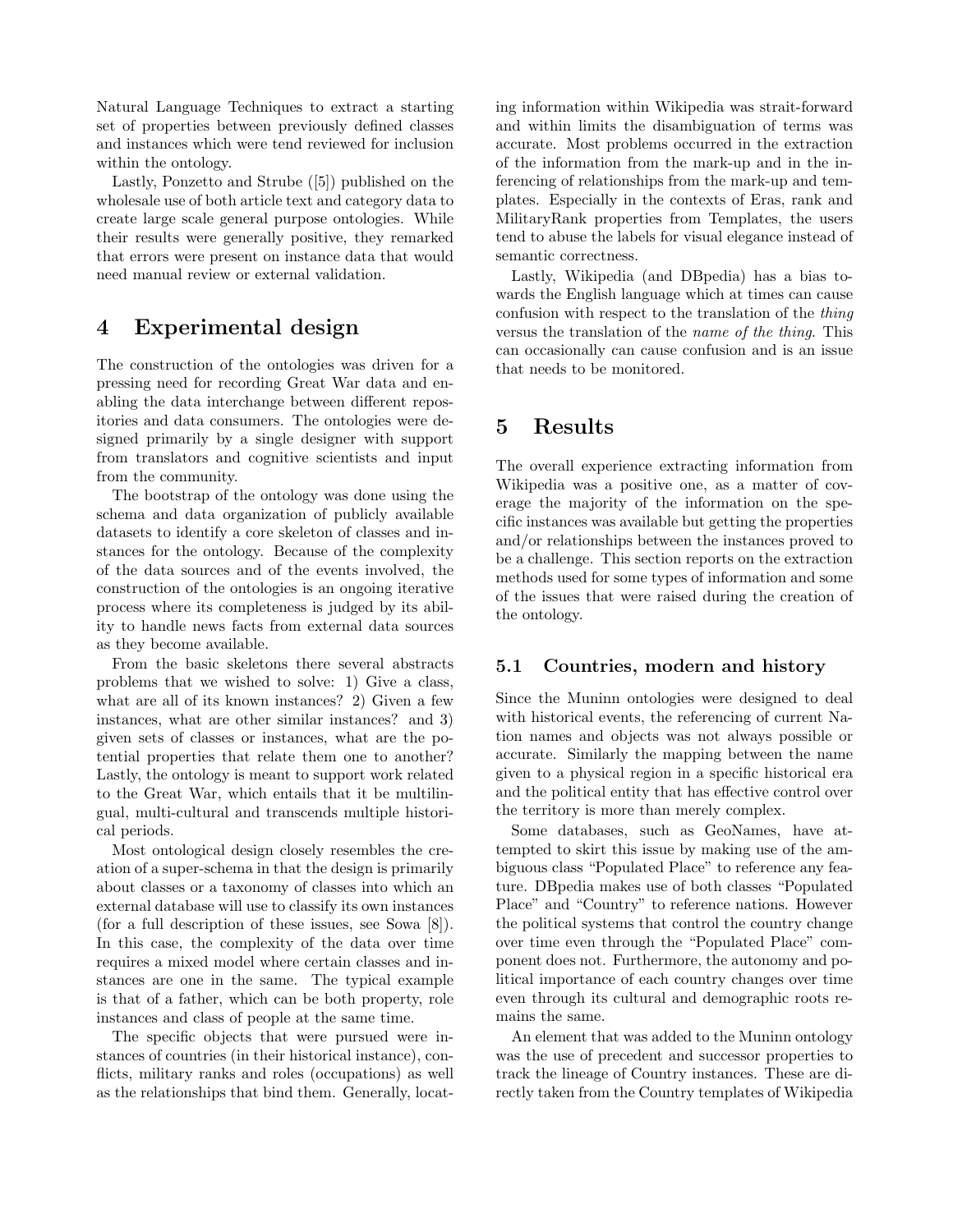and make the extraction on an entire demographic lineage strait-forward.

The ability to track which instances becomes the foundations or the remains of an institution allow us to track common ancestry or cultural constructs while retaining ontological consistency. As an example the German Empire page links to the Wiemar Republic which then links to the Third Reich Page and then on to the Military Occupation, East and West Germany and then an Federal Republic of Germany.

While ontologically convenient, these templates are not always followed and the use of multiple pages for a single populated place is occasionally discouraged as "too complex" by some editors that aggressively protect pages. Examples includes the page for China, which is also redirected to from the page People's Republic of China. Similarly, the Wikipedia page for Canada has currently only one page for several different eras and forms of government for the past 100 years while having the Dominion of Canada redirecting to it inappropriately.

While from an encyclopedic standpoint the topic might seem one of presentation, the use of Wikipedia data and DBpedia as an ontology becomes problematic in these cases. Ontologically, the above examples means that there is no difference between a populated place that has been active for several thousand years and a form of government that is active since 1949. In the case of Canada, the current country significantly bigger geographically and has a constitutional independence that it never did as a Dominion.

In these cases the editors should consider changing the pages to read as History of Country or use a template for a populated place as opposed to a country which is inaccurate. From the Muninn ontology perspective, we cannot reference these instances without creating a logical conflict within the ontology. Since users will undoutably attempt to use these erroneous DBpedia instances using the ontology, we deliberately declare our instances for these countries to be different from the DBpedia ones using the <owl:differentFrom> tag. This pro-actively declares the DBpedia country instance as being different from the Muninn instances and will prevent any future reasoning using this inconsistent version of the Wikipedia page.

#### 5.2 Ranks, Roles and Appointments

Short of order of battle information, military ranks and appointments are some of the most complex elements of a military ontology in that they represent the function, social status and authority of a person within an organization. Whereas most militaries organizational units use a structure that is relatively uniform across cultures and institutions, the ranks have changed dramatically with new types of warfare and their increasing technological sophistication.

The properties of ranks and appointments differ based on the institution and the historical period in which it is used. The well known rank of Sargeant is widely used in most militaries but its responsibilities vary. The use of the archaic English spelling of Sarjeant indicates someone of Sargeant rank whom is either part of the small set of modern British units that still use the rank or a common Sargeant whom was in a military before the late 1930's. A Havildar is the equivalent rank of Sargeant in the modern Indian and Pakistan armies as well as in the British Indian Army. However, a rank of Havildar in the British Indian Army would still be consider junior to the actual rank of Sargeant in the British Army.

Tracking these equivalences and relative comparisons is what makes this section of the ontology complex and useful for data analysis. It allows end users to compare the relative authority and responsibility of different individuals within organizations and make queries that, for example, compare the relative salaries of equivalent ranks across armies.

The classification of previously known trades, ratings, appointments and ranks was done in a series of queries on Wikipedia page titles while concurrently checking for a disambiguation page. Most sections of the Muninn ontologies were simply built through the extraction and the linking of different classes of instances. A stronger focus on properties was needed with these instances due to the differences in ranks between countries, branch of the armed service and historical area.

A number of instances of ranks and appointments as well as their relationships were already known from parsing other data sources. Given that these instances were already known to exist, we only wished to recover any additional properties from Wikipedia. The initial "bootstrap" set consisted of about 748 different ranks and appointments within the Commonwealth armies of the Great War without references to gender, rank or civilian or military use.

These were queried against Wikipedia pages and 283 concepts were found to already be within Wikipedia with 116 concepts having disambiguation pages. Manual review indicated that 19 of the nondisambiguated concepts were improperly allocated and needed to be removed. A second smaller experiment which removed any compound words or modifiers to the ranks (e.g.: Staff Sargeant becomes simply Sargeant) yielded a second list of 274 concepts, 242 of which existed with 166 of them having disambigua-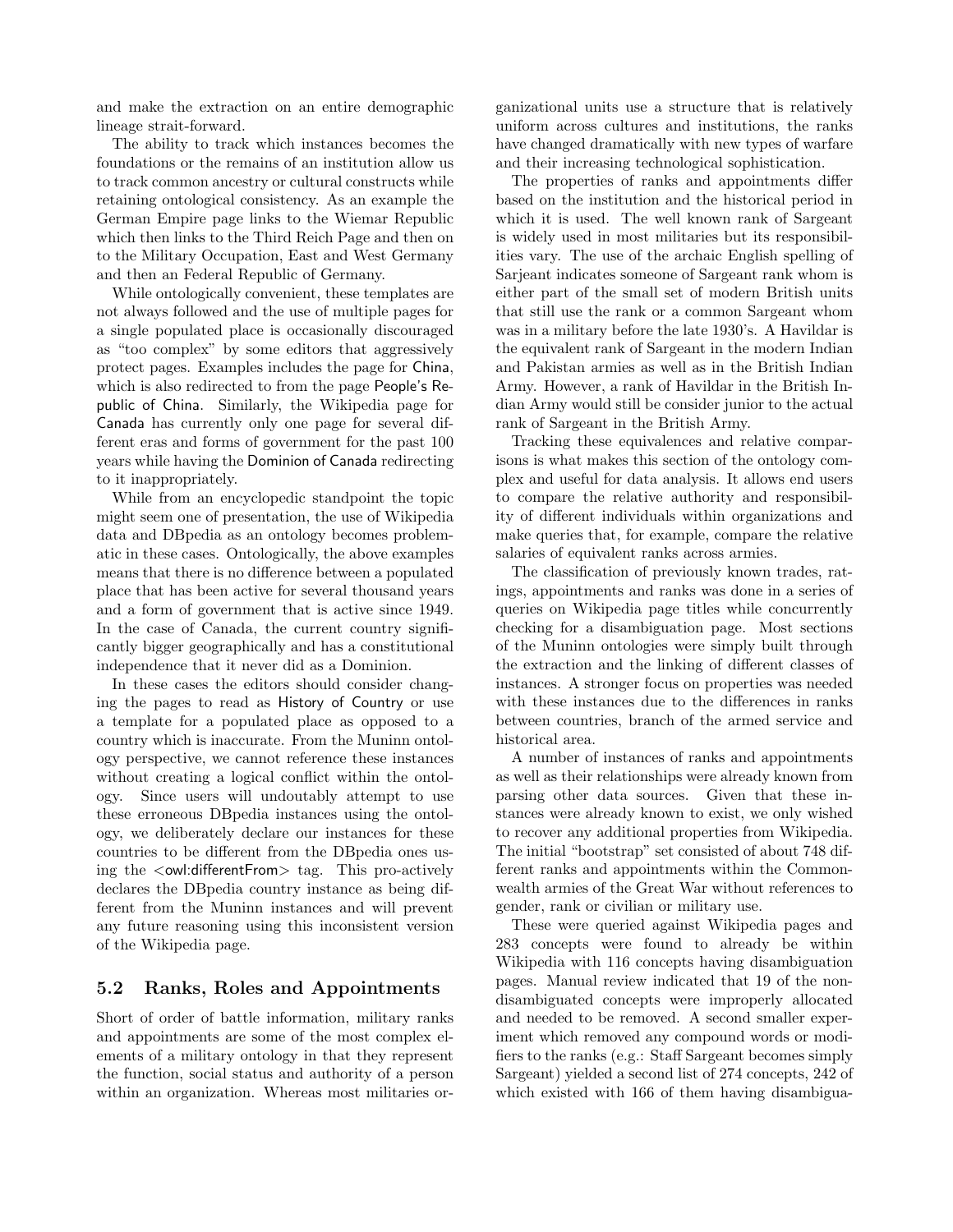tion pages. The same 19 non-disambiguated entities with improper (in context) definitions were observed in both sets.

The disambiguation pages were not always foolproof as the actual item to be disambiguated could be a source of disagreement. A typical example of this is the Wikipedia page for Corps which is meant for the military context. The disambiguation page only deals with the upper most level of context disambiguation, leaving the actual Corps page to represent two different concepts within a military organization (a formation versus an administrative unit).

This situation is a concern for ontologies and linking Wikipedia to ontologies: the page represents two distinct concepts within the same knowledge domain. If the domains were different, it would be possible to ignore the problem since both senses would never be used concurrently. However, in the Muninn context the equivalent DBpedia instance will always reference the two concepts concurrently, making both the DBpedia and Muninn data-sets logically inconsistent.

It has been the practice to link Muninn instances to the DB pedia instances using the  $\langle$  owl:sameAs $>$ for greater interoperability. In the cases where the DBpedia instance is ambiguous we use instead the <owl:differentFrom> construct to prevent anyone from mistakingly using an improper information.

Redirection pages are especially effective at locating different gender forms, making the resolution of the actual occupation simple. For example, both waiter and waitress both redirect to the Waiting staff Wikipedia. This allows for the identification of different forms at the cost of needing to resolve the difference as gender-based manually. By locating other pages which redirect back to this page we can identify previously unknown forms, such as "server" which was not contained as an occupation within the original data-set.

Recovering the temporal aspects can be a problem: an example the Wikipedia page for determining current Czech Republic ranks in a NATO structure now reflects changes in the Czech Army as of 2011. While enough information remains within the page history to map the previous rank names, the media and insignia information has since been removed for licensing reasons. It is also not possible to recover the actual date of the change since Wikipedia edits naturally lag the official decision.

Wikipedia pages on comparative ranks in different wars and armies are available that classify ranks of multiple countries according to the NATO rank classification scheme. These pages are extremely useful to generate relationships of seniority between different ranks across different organizations. While all of these pages use the same style of template, the problem is that the mark-up of the contents is again generated for the visual representation of the information instead of its logical representation. This makes the extraction of these comparative properties overly difficult compared with the manual entry of the properties at a later date. On occasion this can work to our advantage as with the Template:Military ranks page where seniority is rendered by the listed order of the specified ranks. Extraction is thus simply done through scripting through updates may not be possible in the future.

Lastly, we attempted to extract additional ranks from Wikipedia using both DBpedia classes and the Wikipedia category systems. The use of Wikipedia templates, and its DBpedia MilitaryRank property to identify ranks proved to be inefficient as opposed to category information. Searching the property yielded only 203 unique military ranks after extensive human reviews and even then only 158 of these pages were actual Wikipedia pages instead of strings.

Searching the Category: Military\_ranks\_by\_country category tree enabled the location of 1,200 different ranks including country of allegiance but not the armed service branch. Interestingly, a number of Canadian army ranks are not reachable through this query since they are (appropriately) classified as appointments. Since this is only known category of appointments, it also segregates this knowledge from the main Military ranks categories.

These pockets of knowledge occur constantly within Wikipedia and are consistent with problems in other knowledge bases in that "chunking" occurs. Linking certain information is easier than others and thus natural, but undesirable, clustering of the knowledge occurs. Thus we find that U.S. Navy rating (ranks) pages are separated in their own categories, German Military ranks are also in their section but direct equivalences are not made.

Lastly, one of the most appreciated benefits of Wikipedia is its ability to provide context-sensitive translation for instance labels in several languages. DBpedia is especially good at making multi-lingual synopsis of pages available in Linked Open Data Format. Using Wikipedia, we were able to make sure that all concepts within the Muninn ontologies were translated in French, English and German.

This also points out an ongoing problem for multilingual knowledge bases that professional translators are only too aware of: the translation of the term is not the same as the translation of the concept. This is particularly evident both in the Muninn ontology and in Wikipedia in that the knowledge naturally clusters culturally. Take for example the Wikipedia pages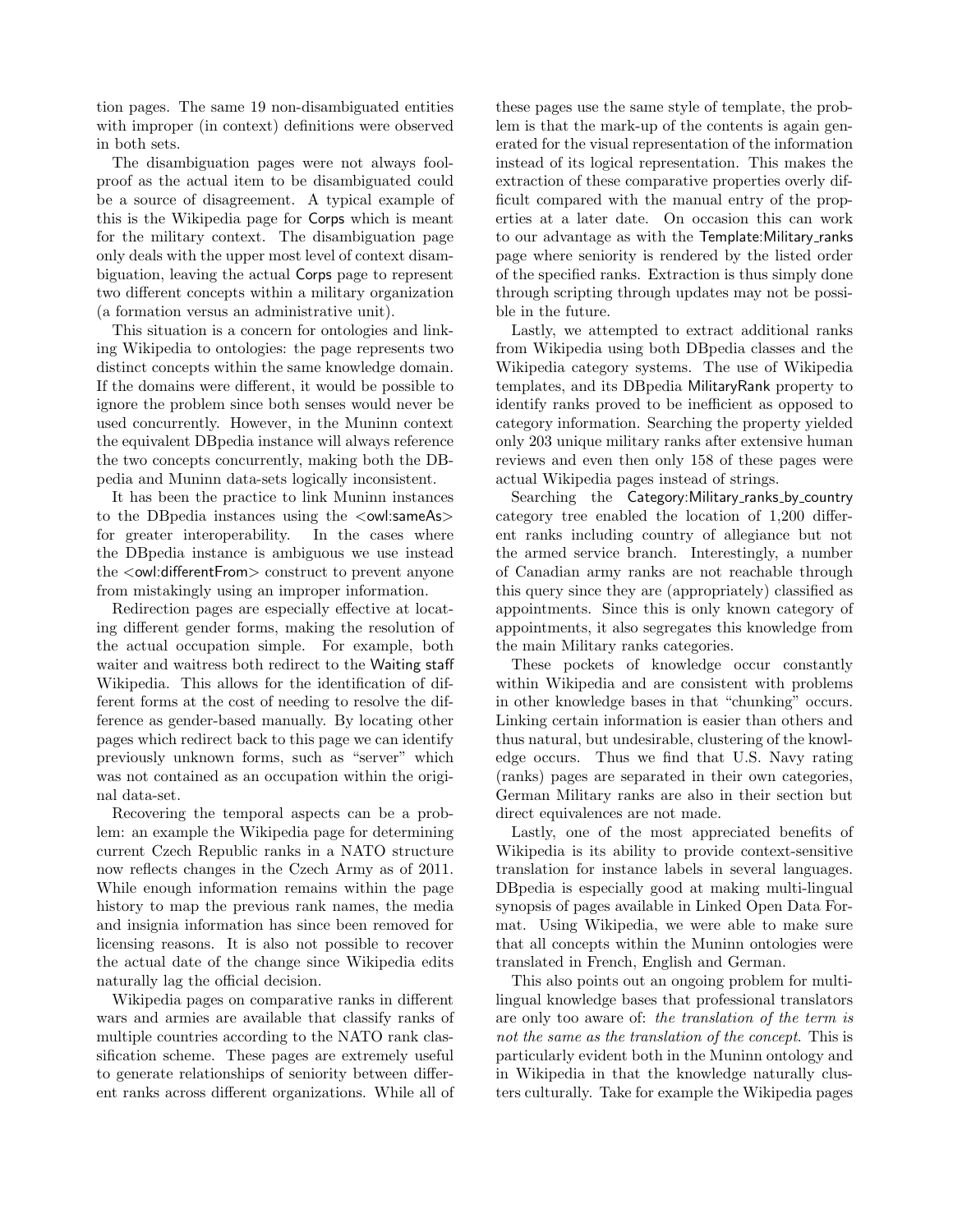for Sergeant and Oberfeldwebel which are equivalent military ranks in the English and German speaking armies. While both pages are translated into the other language, two different pages exist for the same rank.

Category pages also have different content based on the language they are in even if on the same topic. For examples the German language category Kategorie:Dienstgrad (Bundeswehr) contains 75 pages about ranks within the German army while the English page for the same category Category: Military\_ranks\_of\_Germany contains only 55. Also, the German rank pages have convenient templates that make the extraction of juniorRank and SeniorRank properties convenient for ontological construction which is lacking in Canadian and British Army pages.

Hence the creation of Rank and Appointments within the Muninn ontologies from Wikipedia data was an iterative process as new pockets of information was located on an opportunistic basis. In a process that is similar to "dipping queries", an initial set of instances and properties were extracted by a query of the data. These results pointed to a number of others pages and categories to be exploited using a different style of queries, which then imported a different set of instances and properties. This repetition is necessary because the creation of the content on Wikipedia is really a random walk by the crowd over time over several topics and linking content in a coherent scheme requires more long term effort than adding a single item.

#### 6 Discussion

Wikipedia primary goal has always been to be a end-user editable encyclopedia. Over time extensions have been added, such as templates, which were initially meant to ensure visual consistency and organization. Efforts such as DBpedia have made this data available in a linked open data format that is suitable for linking to and generating knowledge bases.

The coverage in breath of topics means that Wikipedia is rapidly becoming one of the main repositories of knowledge on the web. In keeping with its original mandate to be end user editable, the tools and recording mark-up used by wikipedia is geared towards the representation or the rendering of the text on the screen versus the recording of the relationships between the instances.

Templates were created to ensure a consistent look and feel to the wikipedia pages and while these can be a proxy for logical relationships, this is not always true. Tables that could be used to infer a relationship between two instances are sometimes only used for typesetting purposes while the semantics of templates are sometimes abused to provide a good looking visual effect without any underlying meaning. The extraction of relevant relationships behind this mark-up is sometimes too demanding when compared with its re-creation from scratch.

It is to be noted that the use of template fields tends to follow the specificity of the template; widely used templates tend to have field filled with any information while specifically targeted templates enjoy high quality data quality.

A typical example is the Era field which contains a large amounts of references to Star Wars books with the rest being English, Chinese and Japanese historical periods. Similarly, the rank property contains mostly numerical rank information along with some Military rank information and civil appointments.

The disambiguation of terms with multiple contexts was satisfactory through the problem of multiple languages is still an issue of concern; especially when certain pages such as Category pages are not fully translated across languages. It should be easy to do so automatically due to the short length of the labels, which would ensure against pockets of knowledge being isolated due to their lack of translation to other languages.

The next logical evolution of Wikipedia is towards the creation of secondary data sets that will serve new purposes besides that of an online encyclopedia ( WikiTravel, WikiNews, etc...). This will necessitate some additional efforts by the end user and data quality checking since mistakes in the initial entry will perpetuate themselves to other datasets. These types of situations already occur in OpenStreetMaps where a small editing error can lead to entire countries becoming submerged under the sea overnight.

A current concern is how to best annotate the ontology in order to record the specific version of the Wikipedia page that created the ontology instance imported and/or the version of the DBpedia instance that was linked to. Early work by Hepp and Bachlechner ([4]) suggested this approach and it would be useful in preventing user changes from having unintended consequences on downstream knowledge bases.

A partial solution that could be implemented within the DBpedia dump of Wikipedia is the addition of Wikipedia versioning tags to the terms. This would allow external knowledge systems to ensure the validity of links they are providing and by automatically alerting their domain experts to changes in the upstream Wikipedia articles.